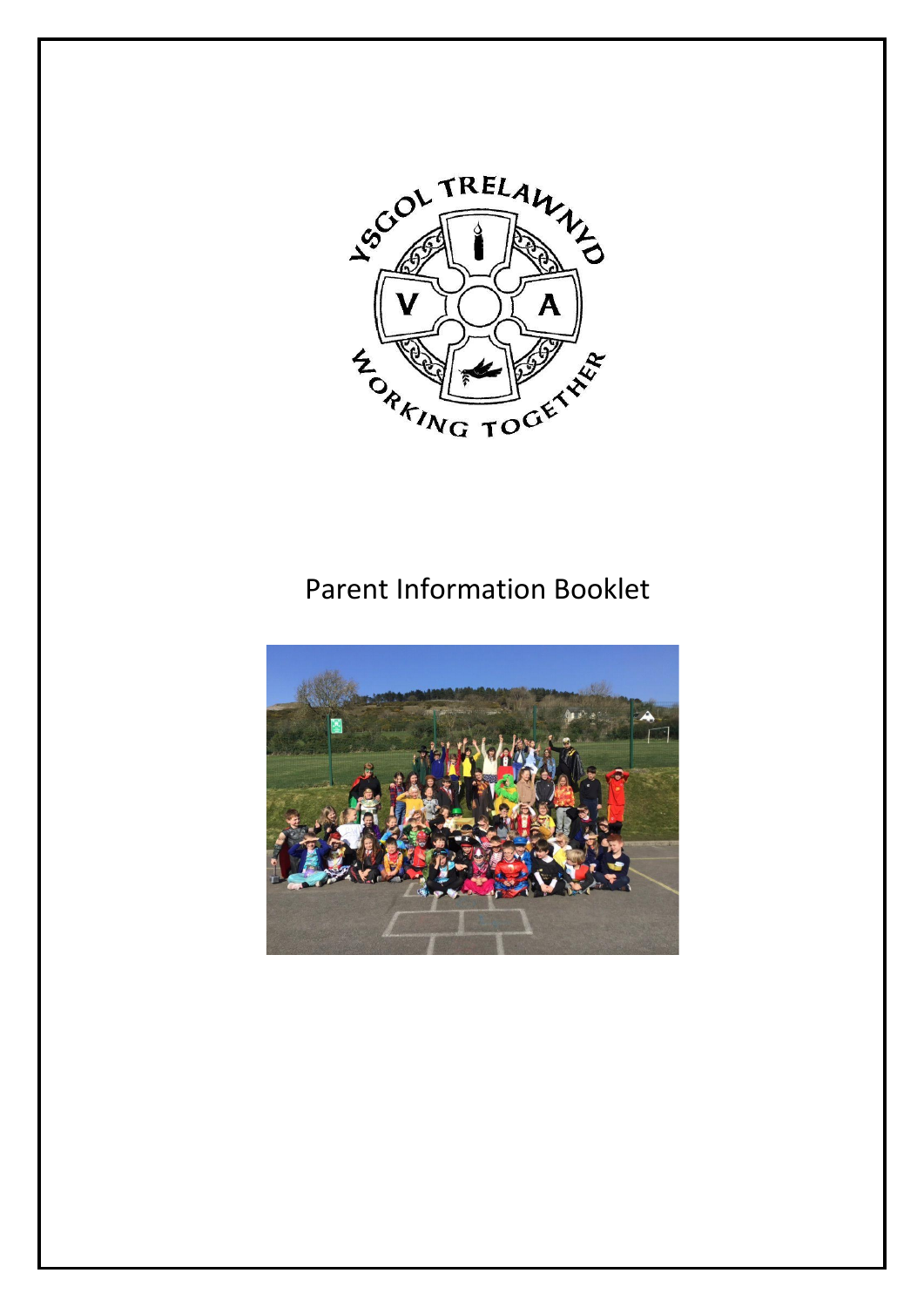#### **Guidance and Expectations**

Dear Parents/Guardians,

The Minister for Education announced on 9 July that all learners would return to school in the autumn term. The Welsh Technical Advisory Group (TAG), which provides scientific and technical advice to the Welsh Government during emergencies, recommends that schools "plan to open in September with 100% of pupils physically present on school sites, subject to a continuing, steady decline in the presence of COVID-19 in the community."

The autumn term will start on 1 September. Planning and preparation days will take place at the start of term to enable staff to work together reviewing our risk assessments, processes and associated systems. From the second week of term, Ysgol Trelawnyd will maximise the number of learners in attendance through a phased approach focusing on our youngest learners (those children not invited to 'Check in' prior to the summer), leading to a full return on the 14 September when school attendance will be compulsory for all learners.

The content of this booklet may be subject to change depending on a number of factors and Welsh Government advice but the common goals of keeping everyone safe and all learners returning to school is our priority.

Should you have any further queries or concerns then please contact school. 01745 570171 trhead@hwbcymru.net

Kind regards,

Miss Marina Parsons Pennaeth / Headteacher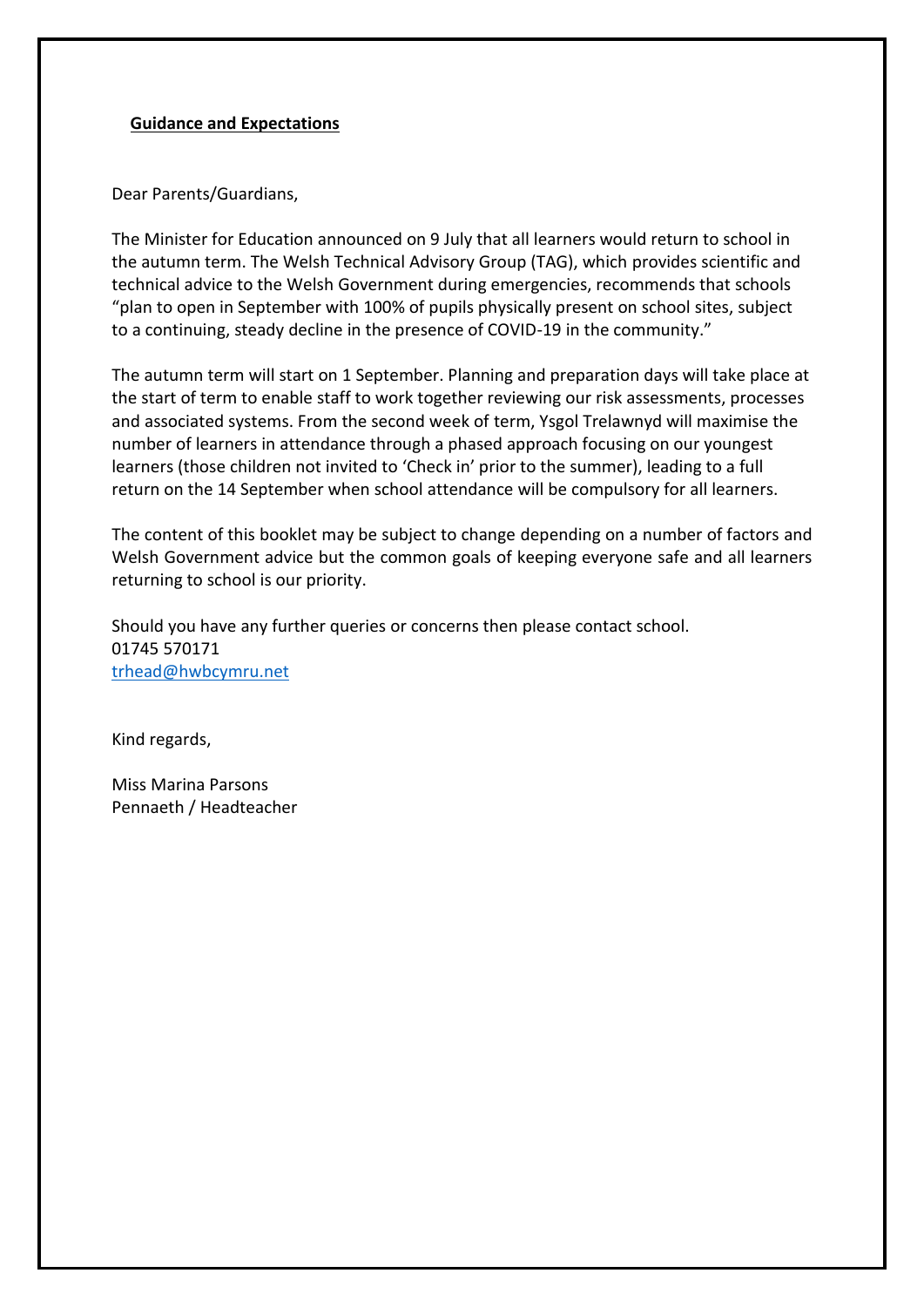## **Access to School and Site**

- Learners and parents/carers should attend the school on foot or by using personal mode of transport in preference to public transport
- Learners and parents/carers **should not car share** with other families
- Physical distancing must be observed at the drop off point with adequate space between other people
- Learners travelling by private taxi will be subject to social distancing rules appropriate to the private hire company and Local Authority
- Gates for entry will be clearly identified and all others locked
- A member of staff will be on the playground to guide parents and pupils
- Signage is in place to help remind parents and pupils of school expectations. Yellow spots on floor denote 2m distance
- Staggered drop off and pick up times will continue 8.45-8.55 / 3.05-3.15 families with more than one child attending Ysgol Trelawynd 8.55-9.05 / 2.55-3.05 families with only one child attending Ysgol Trelawynd 9.00 / 11.30 Nursery pupils
- One parent only to access the site with their child/ren if possible and no parent to access unauthorised areas. Parents are only permitted to access the one-way system at the front of school and exit through the rear gate, a video has been shared via SeeSaw to demonstrate the one-way system
- There are designated routes for pupils to follow once pupils are on site, they go to their designated cloakroom to wash their hands (Foundation Phase pupils are supervised by a member of staff, older pupils are greeted by a staff member once inside school) before proceeding to their classroom, where doors remain open until all group members have arrived

# **Display of Symptoms in School**

- **Any employees, learners or parents/carers who are feeling unwell or displaying Covid-19 symptoms must not attend or visit school under any circumstances**
- If anyone becomes unwell when in school, they must leave school as soon as practical and follow self-isolation guidelines
- Those showing symptoms will be kept separate until they can be collected and taken home. Our isolation room is the library. All windows within the room shall be open to aid with ventilation and the child shall stay in that room until the parent can collect them, exiting through the closest doors (Fun Club entrance). Members of staff will leave school immediately
- Anyone displaying symptoms of COVID-19 should stay at home and begin to self-isolate for the timeframe set out in the guidance and make arrangements to be tested
- Anyone who lives with someone displaying COVID-19 symptoms, or is in an extended household arrangement with someone displaying symptoms must also self-isolate at home for the appropriate time periods set out in the self-isolation guidance
- No learner with symptoms should be sent to school at all and it is vital that parents/carers support school with this action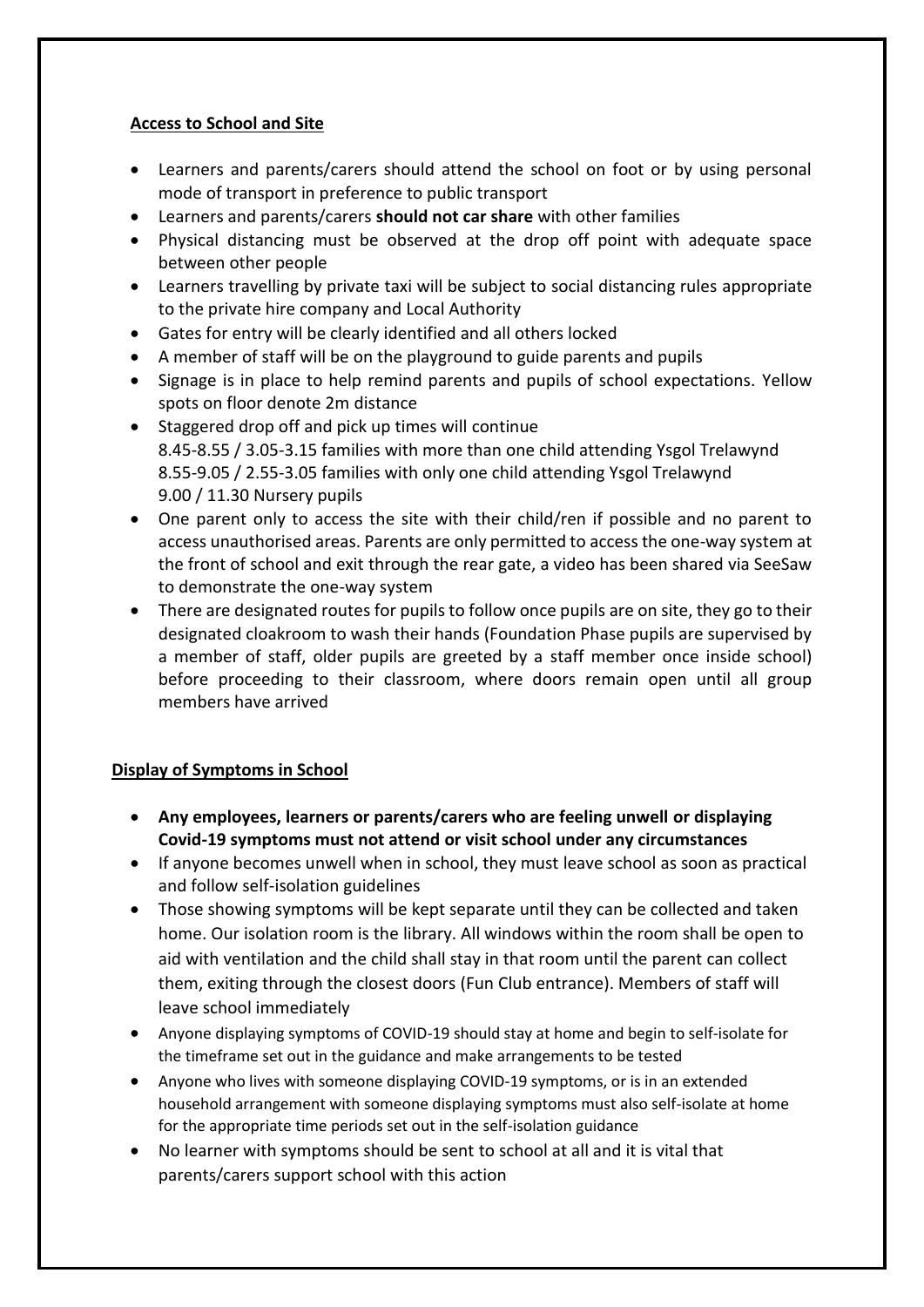• Once someone suspected, confirmed or with symptoms has been identified, all areas where this person will be identified with signage, the doors locked and the area kept clear. A deep clean of the area will be arranged

## **Outbreak in School**

- Building upon the Disease Outbreak Plan for Wales (2020) Public Health Wales has provided specific advice regarding the investigation and management of clusters and incidents of COVID-19 in educational settings. The advice outlines what steps should be taken to protect individuals and communities where clusters and incidents are occurring, as well as reducing spread to other communities
- A potential cluster is defined as two or more cases of COVID-19 among learners or staff in an educational setting within 14 days or an increased rate of absence due to suspected or confirmed cases of COVID-19.

## **First Aid**

- If attending to any open wounds etc school staff will use Personal Protective Equipment (PPE) at all times. A visor, gloves and aprons are available at designated First Aid points
- Parents/carers will need to give permission for their child to attend a doctor's surgery or hospital during pandemic (a permission slip will be sent for you to complete)
- If school is in any doubt (or if not able to contact a parent/carer) we will contact NHS Direct or the Emergency Services for advice
- In line with school policy and risk assessment, usual procedures will be followed if a learner is seriously injured or someone with a medical condition needs to be admitted to hospital
- Staff are willing to go to hospital if a parent/carer cannot collect the learner and consent has been given
- Any child that has a toileting accident will be are dealt with as per school policy with staff wearing PPE

# **Children Arriving at School**

- Adults to follow social distancing rules once on school premises from the gates onwards
- Children and parents will follow the designated route and all children (except Nursery) will be dropped off at staggered times by the playground
- Key Stage 2 children will proceed to the Junior cloakroom, wash their hands and a member of staff will be supervise them along the route
- Foundation Phase children will be greeted at the door, supported to wash their hands and proceed to class
- Parents/carers follow the one-way system to enter and exit the school grounds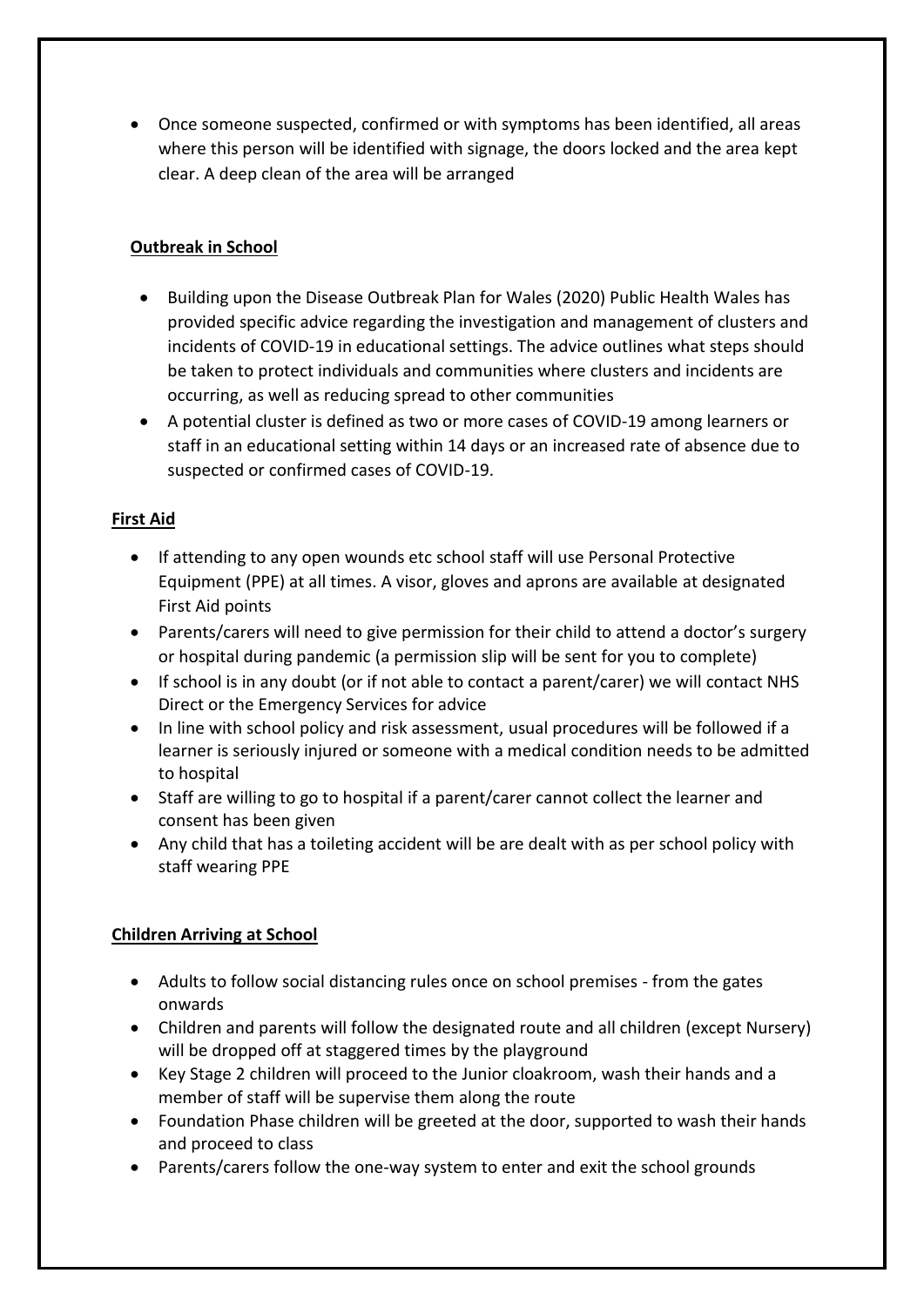- All learners and staff wash their hands thoroughly prior to / or on entering the class
- All doors (apart from fire, toilet and security doors) are kept open to minimise contamination and classroom windows will be open to improve ventilation
- If possible, only one adult should drop off / collect their child/ren
- Face coverings are not permitted on entry into school. Procedures for the removal of face coverings will be shared with parents, disposable face coverings can be placed in the lidded bins within the cloakrooms. Re-usable masks can be placed in a suitable bag until home time or parents can take their child/children's face masks home
- If parents wish to speak to staff member they can do so via telephone, email or through the digital learning platform. Should parents wish to meet with the class teacher then an agreed time and date can be arranged

## **Whole School Collective Worship**

• There will be no whole school or key stage collective worship or assemblies. Collective worship will be held in individual classrooms

# **Travel Around School**

- Class bubbles will be formed and children will remain in their classes. No child will access anywhere within the building but their class and their designated toilet and outdoor spaces
- Social distancing has been mapped and marked across school using spots/ cones/tape/signs
- Posters reminding of social distancing are clear for all
- One pupil will be admitted to the toilets at any time. An allocated cubicle and sink will be available to each class bubble. A designated staff member will be responsible for disinfecting door handles, taps and flusher once used. Children can access the toilets throughout the day
- All doors apart from fire, toilet and security doors will be kept open
- If the weather is bad the children will undertake classroom-based activities only, unless toilet breaks needed
- All doors / surfaces will be wiped regularly: between circulating activities, before and after snack and lunch
- Each child has a tray to store work, stationary, an ICT device and any personal equipment they require to minimise sharing and cross contamination

# **Foundation Phase**

- Carpet/sitting time will be kept to a minimum and learners will sit on a designated childfriendly mark on floor
- A member of staff is available to deal with toileting, disinfecting of equipment and to remind pupils of good personal hygiene throughout the school day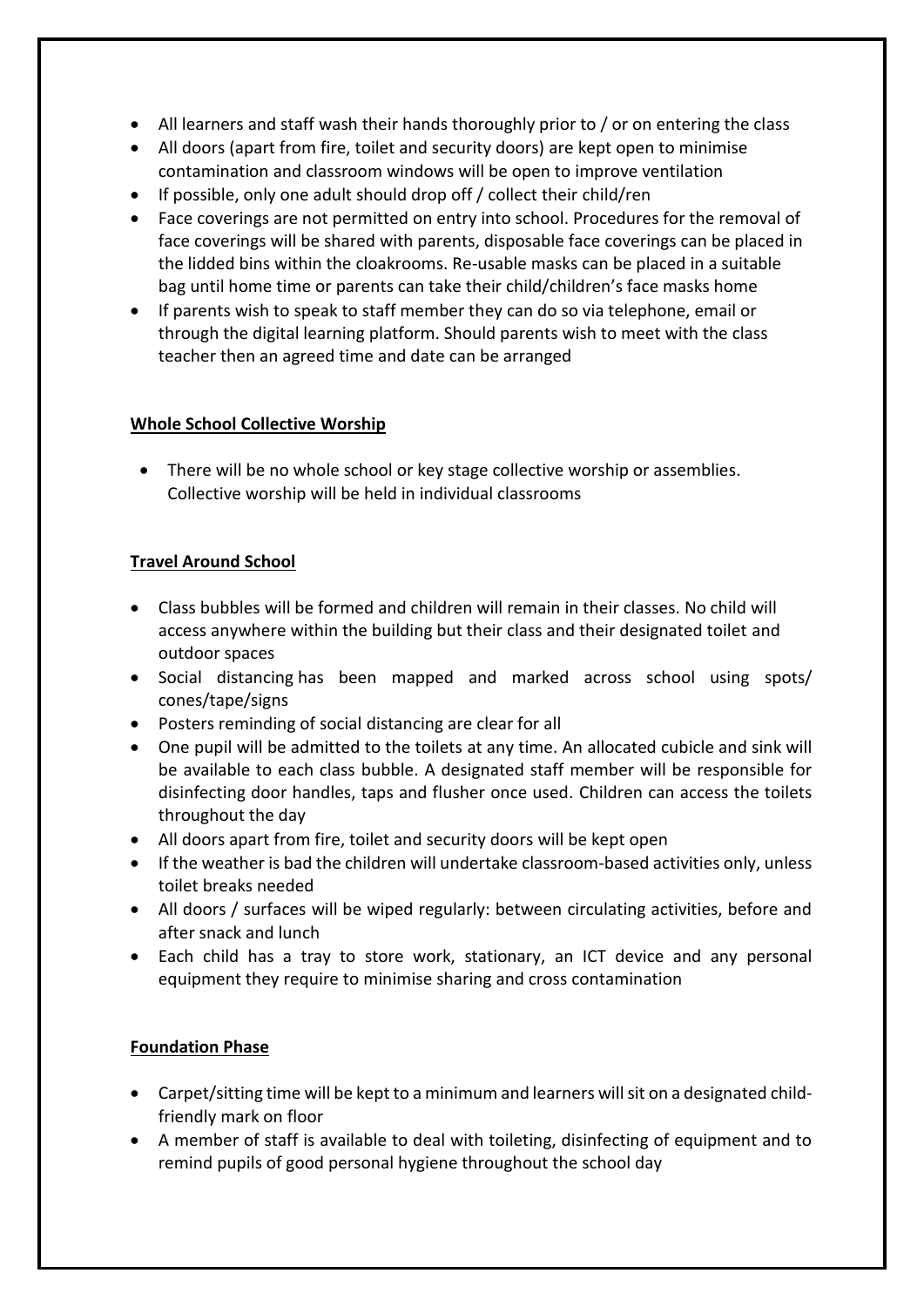- Large equipment e.g. bikes, scooters, cars are sanitised after use
- Learners come to school in school uniform, except on specified PE days. Please provide a sunhat / sunscreen if appropriate for the weather conditions. Children will apply their own sunscreen as per the usual school policy
- Outdoor learning is highly encouraged although distancing from other groups is a priority
- Classroom activities will be on a rotation basis whereby equipment can be cleaned regularly

## **Break Times**

- There will be staggered break times for all class bubbles
- Class bubbles will not mix outside
- Each class bubble has a designated route to go outdoors
- There will be an appropriate level of staff supervision during break times
- Common snack areas remain closed at the current time. Children to bring snack with them to eat in class – fruit please
- All learners to wash hands prior to and on return from break
- Wet play times: children will remain in class. Table top games for individuals can be provided or the children will watch a film
- Each class bubble has an assigned box of play resources. Equipment is cleaned after use

## **Lunch Times**

- Staggered lunchtimes will continue to ensure class bubbles do not mix (Foundation Phase - 11.45-12.30 / Key Stage 2 - 12.30-1.15)
- Learners can bring their own packed lunch. School meals will be available, there will be a hot and cold choice each day
- Learners will eat in their classroom and have a staggered play time following eating to ensure class bubbles do not mix and to minimise the risk of transmission
- Children will eat their lunches at their designated desks within their classroom
- No sharing of food is permitted
- Desks will be cleared and disinfected before and after lunchtime
- Pupils will wash their hands before and after eating and dispose of rubbish within the bins provided
- Class bubbles will be supervised outside at all times
- Staff should ensure that they maintain social distancing at mealtimes
- Pupils to bring in their own snack for break time and a water bottle for use throughout the day

## **Cleaning Routines**